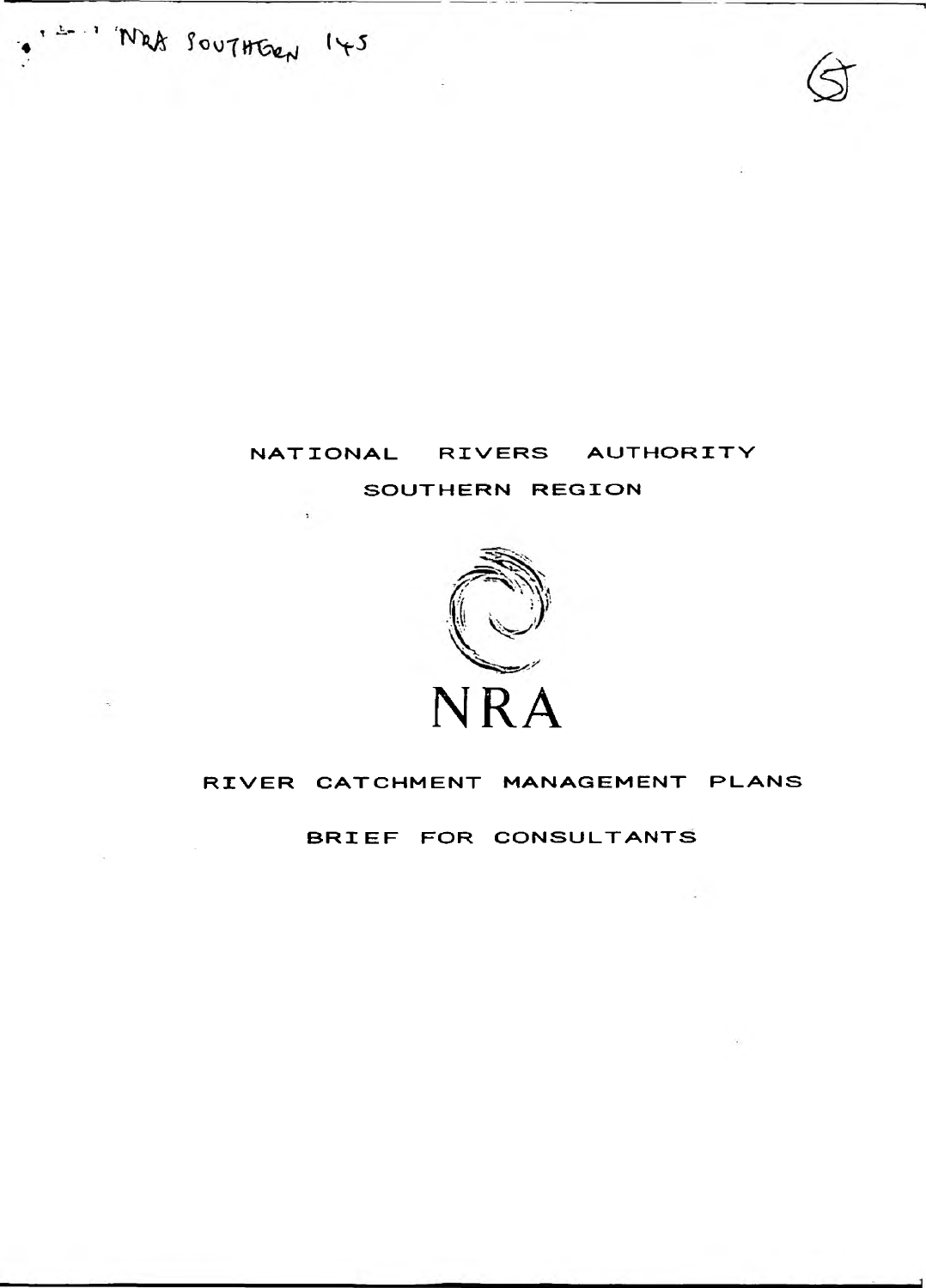## *TABLE OF CONTENTS*

1. General Overview

 $\ddot{\phantom{1}}$ 

 $\mathbf{H}=\mathbf{F}$ 

2. NRA Mission Statement and Aims

 $\sim$   $\sim$ 

 $\sim$   $2$ 

 $\sim$  0.11

- 3. Functional Briefs: A) Environmental<br>B) Resources
	-
	- B) Resources<br>C) Flood Defe
	- Flood Defence

amo : Elloing

4. Details of first set of catchments to be studied.

ENVIRONMENT AGENCY 133892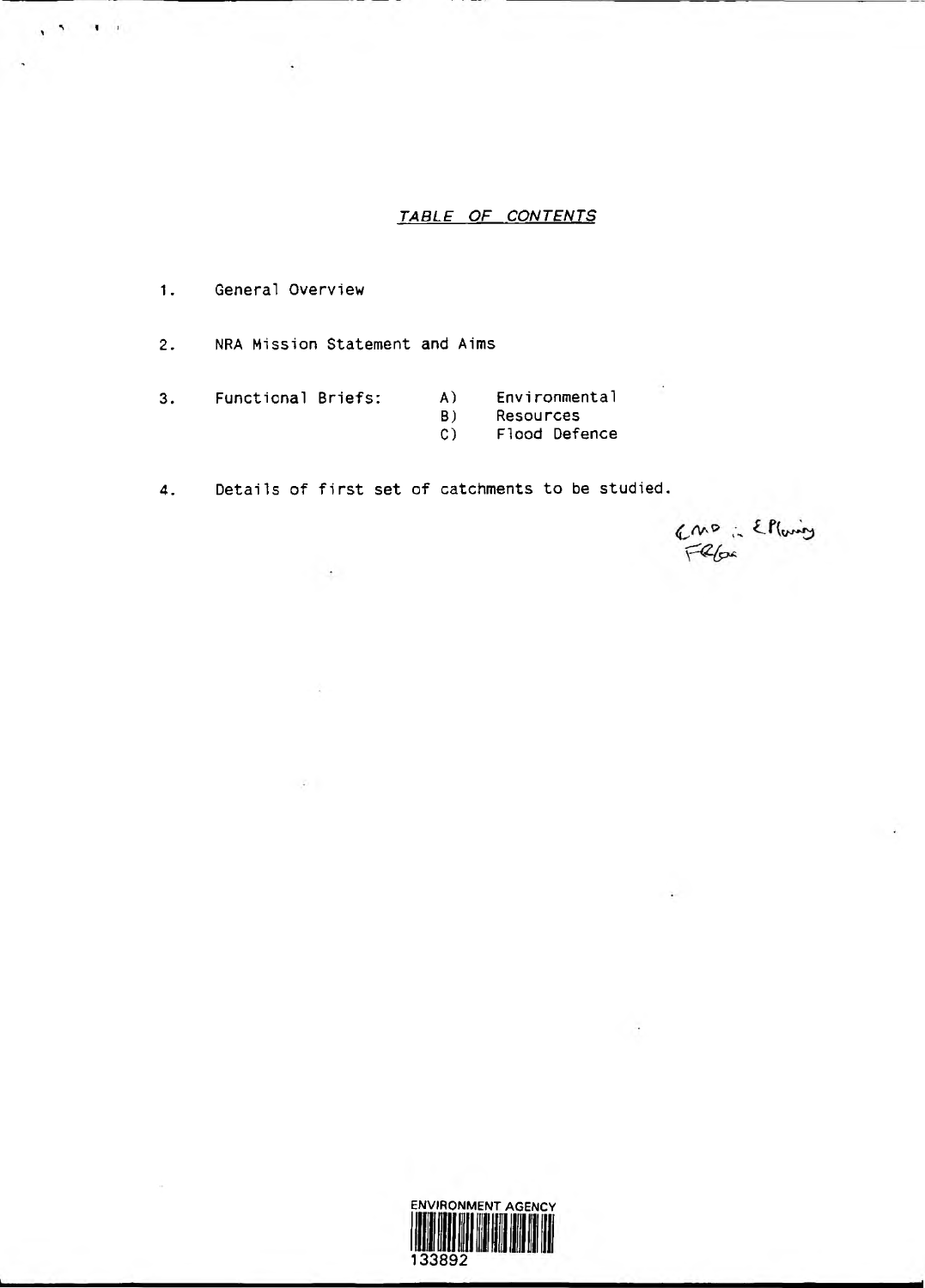### NATIONAL RIVERS AUTHORITY SOUTHERN REGION

### RIVER CATCHMENT MANAGEMENT PLANS

### BRIEF FOR CONSULTANTS

### 1. GENERAL OVERVIEW

#### **Introduction**

 $\mathbf{1}$   $\mathbf{1}$   $\mathbf{1}$   $\mathbf{1}$ 

The National Rivers Authority (NRA) is a new national body which has taken over the regulatory and protective functions relating to the water environment. These functions were formerly exercised by the regional water authorities. The NRA's Objectives are appended; those relating to its primary functions come under one of the headings of Environmental Protection (which includes Water Quality, Fisheries and Conservation) Water Resources and Flood Defence (formerly known as Land Drainage and Sea Defence). The Southern Region of the NRA now wishes to engage consultants to help with the preparation of River Catchment Management Plans (RCMPs) within the Region.

#### Rationale

Recognising the close interaction and potential conflict between its functions, the NRA has fixed on the individual river catchment as the basic building block for Corporate Planning. River Catchment Management Plans will accordingly:

- a) take account of functional strategies and objectives,
- b) identify interactions and potential conflict,
- c) identify present and future uses of water and land associated with it,
- d) fix environmental quality and flood protection standards within national guidelines,
- and e) set out a plan and programme for the management of the catchment.

#### **Procedure**

It is expected that the procedure will be refined in the light of consultants' proposals and early experience, but initial thoughts are:

1. Obtain current data on catchment condition for all functions.

 $\ddot{ }$ 

- 2. Identify all current and likely future uses of the catchment in general terms.
- 3. Identify requirements and functional targets separately for each use.
- 4. In consultation with NRA staff, collate the requirements, identifying likely problems and conflicts.
- 5. Compare requirements with current condition. (1)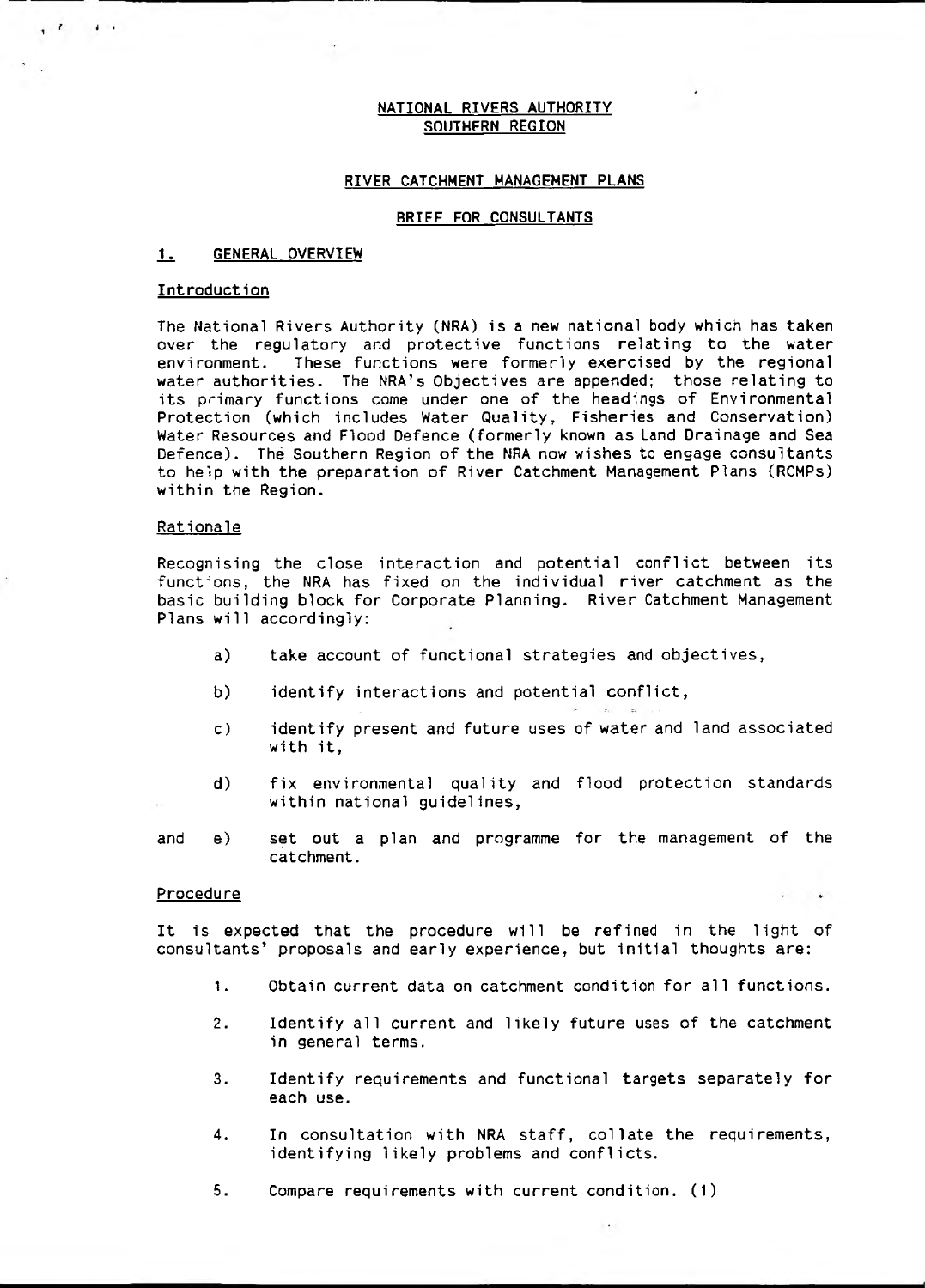6. Outline management options for consideration by the NRA.

The outcome of the above will then be released for public consultation as the RCMP Phase 1. Following comment and discussion, agreed solutions will be published as a formal RCMP Phase 2 which will be a plan of action for the catchment with a programme and targets.

### Experience of Welsh Region

A considerable amount of preparatory work has been done by the Welsh Region of the NRA. This includes the preparation of a trial RCMP for a fictitious catchment, the "Eurwg". Documents prepared by the Welsh Region are appended for information. It should however be noted that the Welsh model has been prepared in the context of conditions, pressures etc. in their Region and some change of emphasis is appropriate for the Southern Region. Nevertheless the depth of study represented by the Welsh model will be required: the specific functional requirements for the Southern Region are given in Section 3.

#### S.24 Survey Records

 $\mathcal{N}$  and  $\mathcal{N}$ 

Following the requirements of S.24 of the Water Act 1973 regional water authorities were each required to prepare a "Survey of Existing Water Use and Management". The preparatory work for this was carried out in the Southern Water Authority in the late 1970s and the Survey published in<br>1980. The volumes and plans relating to this will be available to the The volumes and plans relating to this will be available to the successful consultant(s).

### **Requirements**

Proposals are invited from suitably experienced consultants for the execution of the following tasks.

- 1. Prepare Southern Region guidelines for the production of River Catchment Management Plans.
- 2. Assemble required information, from both internal and external sources, for-the preparation of RCMPs Phase I for specified catchments (see Section 4).
- 3. Prepare RCMPs Phase 1 showing management options to achieve targets: the NRA-preferred option will normally be made evident.
- 4. In association with NRA staff carry out formal, public consultation on draft Phase 1 Plans.
- 5. Prepare RCMPs final Phase 2 incorporating agreed plans for action.

### Appraisal of Proposals and Payment

Consultants should submit their proposals for the preparation of RCMPs Phase 1 for six catchments, paired together as shown in Section 4. They should not assume that Plans for all six catchments will be done by a' single consultant, but are welcome to submit alternative proposals and  $\ast$ estimates based on their preparing Plans for more than one pair of catchments.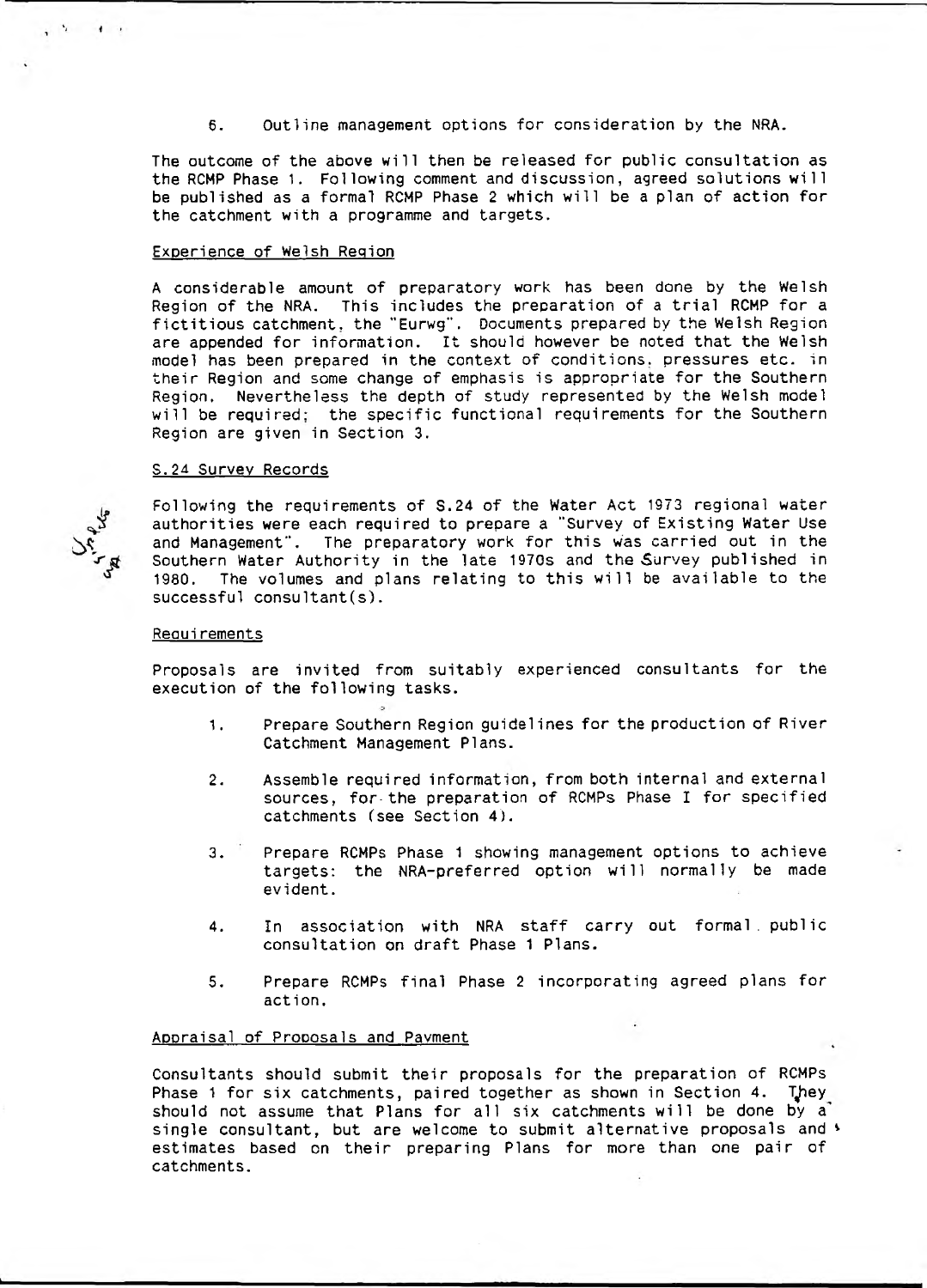Proposals should comprise at least the following elements:

Outline method statement for executing the work.

CVs of key staff who will be responsible, showing the relevance of their qualifications and experience.

Schedule of inclusive rates for their services.

Estimate of the total cost of preparing each pair of Plans based on an estimate of staff time (which should be quoted) at the scheduled rates plus an allowance for expenses etc.

Proposals will be appraised and the successful consultant(s) selected on the basis of a combination of the above. The lowest estimated total cost will not be the primary consideration.

### T imetable

 $\cdot$ 

 $\mathbf{f}$ 

Representatives of consultants shortlisted will be invited to a short informal discussion of this Brief in February. Following that, the timetable will be as follows:

| 16 March     | $\sim$ 2000 $\sim$ | Submission of consultants' formal proposals |
|--------------|--------------------|---------------------------------------------|
| 17 April     | $\sim$ 1.000 $\pm$ | Notification of successful consultant(s)    |
| 29 October : |                    | Presentation of RCMPs Phase 1.              |

DJH/JB/FD10/5 17 Janury 1990 OocuaentXSrief .DJH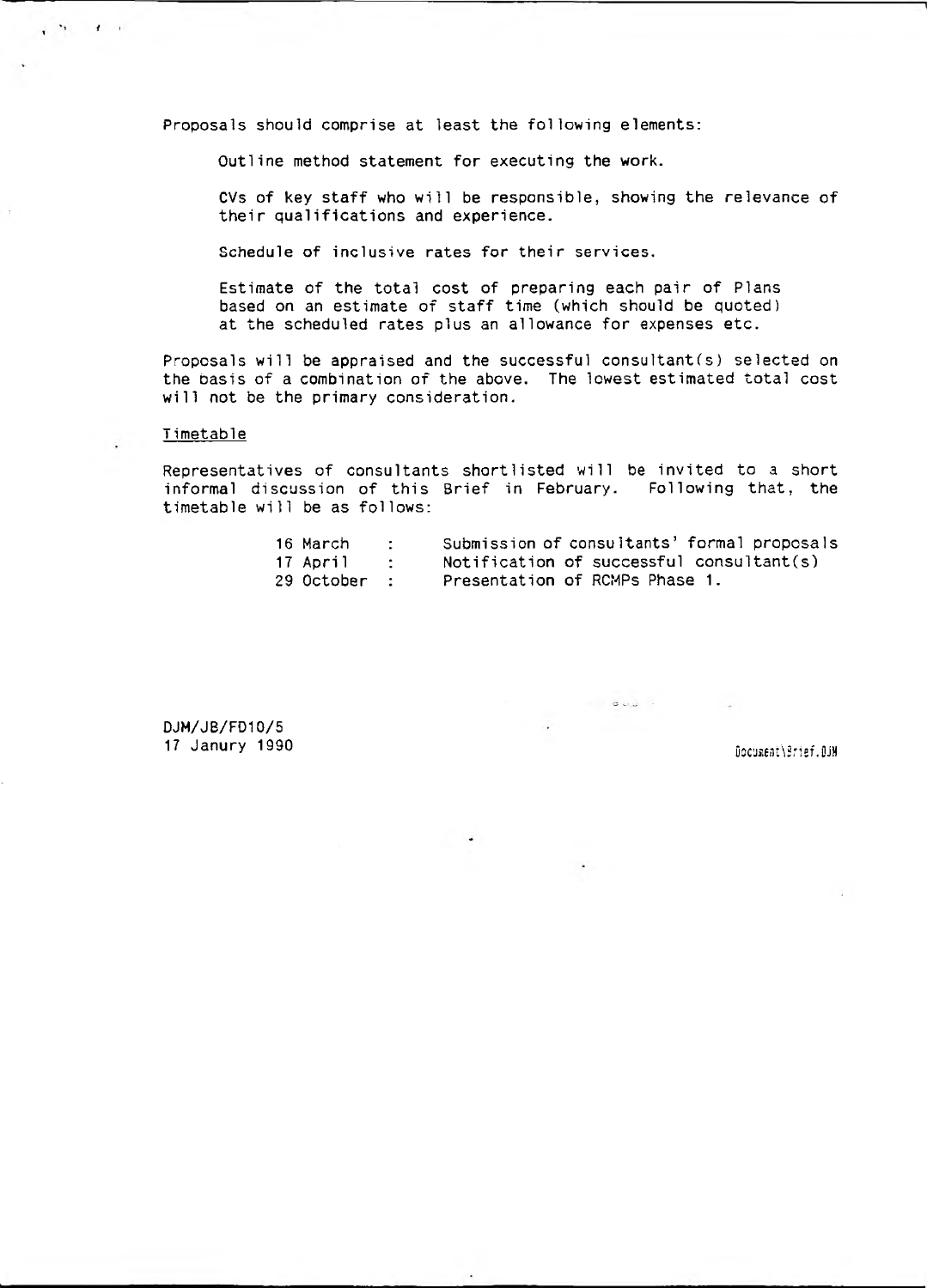### **NATIONAL RIVERS AUTHORITY**

### MISSION STATEMENT

The National Rivers Authority will protect and improve the water environment. This will be achieved through effective management of water resources and by substantial reductions in pollution. The Authority aims to provide effective defence for people and property against flooding from rivers and the sea. In discharging its duties it will operate openly and balance the interests of all who benefit from and use rivers, ground waters,<br>estuaries and coastal waters. The Authority will be estuaries and coastal waters. The Authority will be businesslike, efficient and caring towards its employees.

### AIMS

 $\leftarrow$ 

- **1** . To achieve a continuing improvement in the quality of rivers, estuaries and coastal waters, through the control of water pollution.
- 2. To assess, manage, plan and conserve water resources and to maintain and improve the quality of water for all those who use it.
- 3. To provide effective defence for people and property against flooding from rivers and the sea.
- 4. To provide adequate arrangements for flood forecasting and warning.
- 5. To maintain, improve and develop fisheries.
- 6. To develop the amenity and recreational potential of waters and lands under NRA control.
- 7. To conserve and enhance wildlife, landscape and archaeological features associated with waters under NRA control.
- 8. To improve and maintain inland waterways and their facilities for use by the public where the NRA is the navigation authority.
- 9. To ensure that dischargers pay the costs of the consequences of their discharges, and as far as possible to recover the costs of water environment improvements from those who benefit.
- 10. To improve public understanding of the water environment and the NRA's work.
- 11. To improve efficiency in the exercise of the NRA's functions and to provide challenge and opportunity for employees and show concern for their welfare.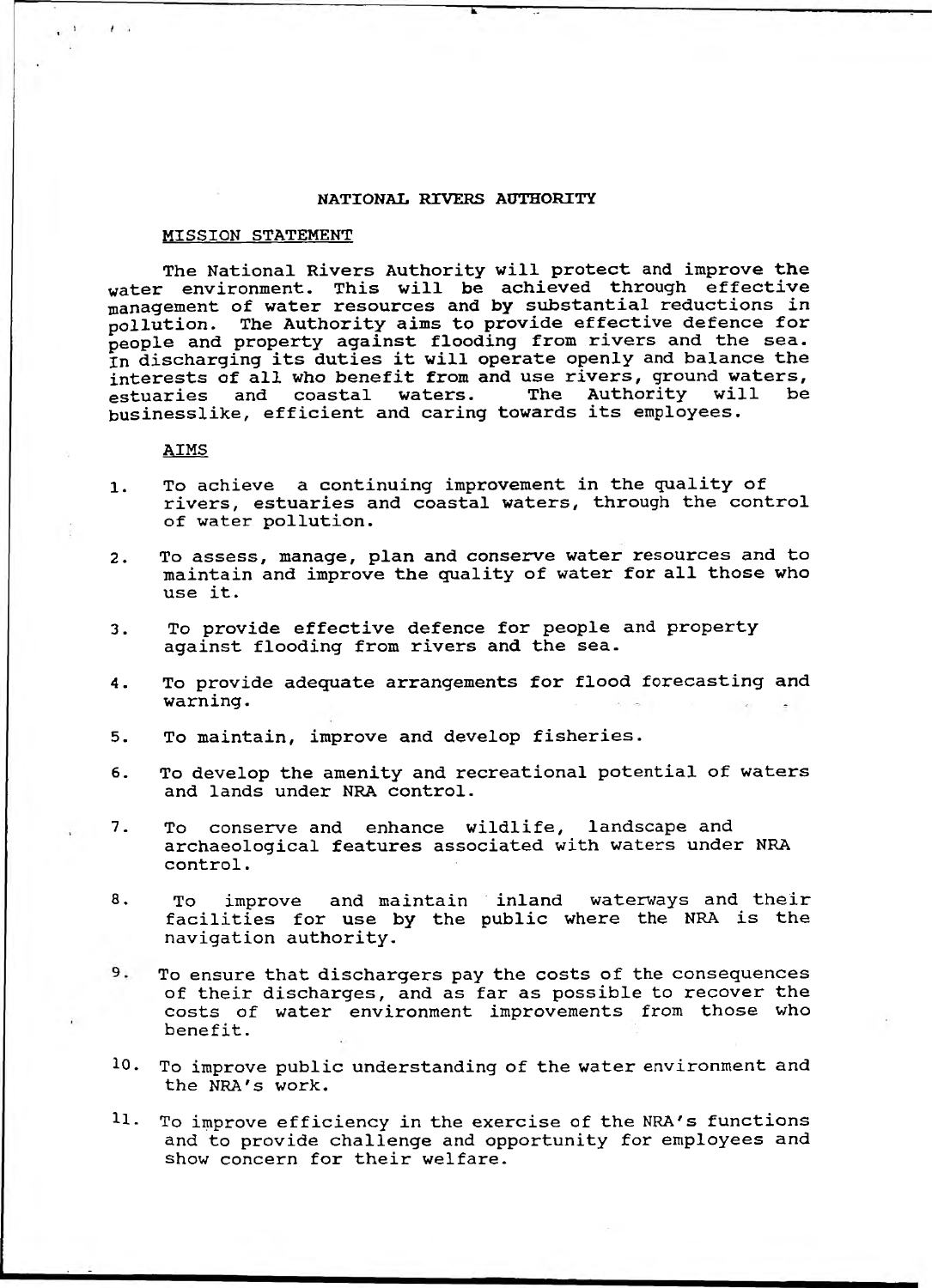### SECTION 3A - FUNCTIONAL BRIEF - ENVIRONMENTAL PROTECTION

#### 1. Water Qualitv

 $\cdot$ 

The requirement for this stage will be to produce a catchment database to be laid out in the form of synoptic maps along the lines set out in the Welsh model catchment already referred to. The sequence of information is as follows:

- 1.1 General features of the catchment: eg rivers, streams, settlements, licensed inputs and abstractions, areas of amenity etc.
- 1.2 Assessment of current catchment uses by main river reach; these will cover the uses set out in document RF/2 attached.
- 1.3 Application of use-based Quality Objectives; these will be set out in the form of suites of Environmental Quality Standards relating to use. The majority of these will be as laid down in the Annexes to relevant EC Directives.
- 1.4 Summary of Water Quality Objectives; these will relate to current use and a Master Objective will be derived for each reach. Where a relevant EQS is not available at the time of preparation of the Plan a Master Objective will not be assigned.
- 1.5 Statement of present Quality Status; this will be summarised as a record of compliance with the summary of objectives set out in 1.1 to 1.4 above.
- 1.6 Stresses; this will be a record of expected development involving changes in input and abstraction within the next ten years. It will appear as part of the identification of problems present and future to be shown for each use.

### Availability of Data

Most of the information needed for 1.1 is available from NRA and a substantial proportion of that required for 1.2 also.

The information necessary subsequently to complete 1.3, 1.4 and 1.5 is entirely available within NRA SR and statements of EQS suites are conveniently laid out in the Eurw g document.

2. Conservation and Topography

General ecosystem conservation relates to the preservation of Water Quality and flow within the relevant targets shown in 4.4 of the Eurwig document. It is more important to relate this to the assessments of topographical targets and status which ties in better with the operation of Flood Defence. This is not well done in the Welsh approach and alternatives are sought.

### Availability of Data

Most of the requisite information is available within NRA.

3. Fisheries

The Plan will provide a database comprising information on presence of cyprinid and salmonid fish and eels. Much information is available from NRA records but consultation with fishery interests and angling association will be essential at this stage.

MJB 22 January 1990 **ni school and the set of the set of the set of the set of the set of the set of the set of the set of the set of the set of the set of the set of the set of the set of the set of the set of the set of the**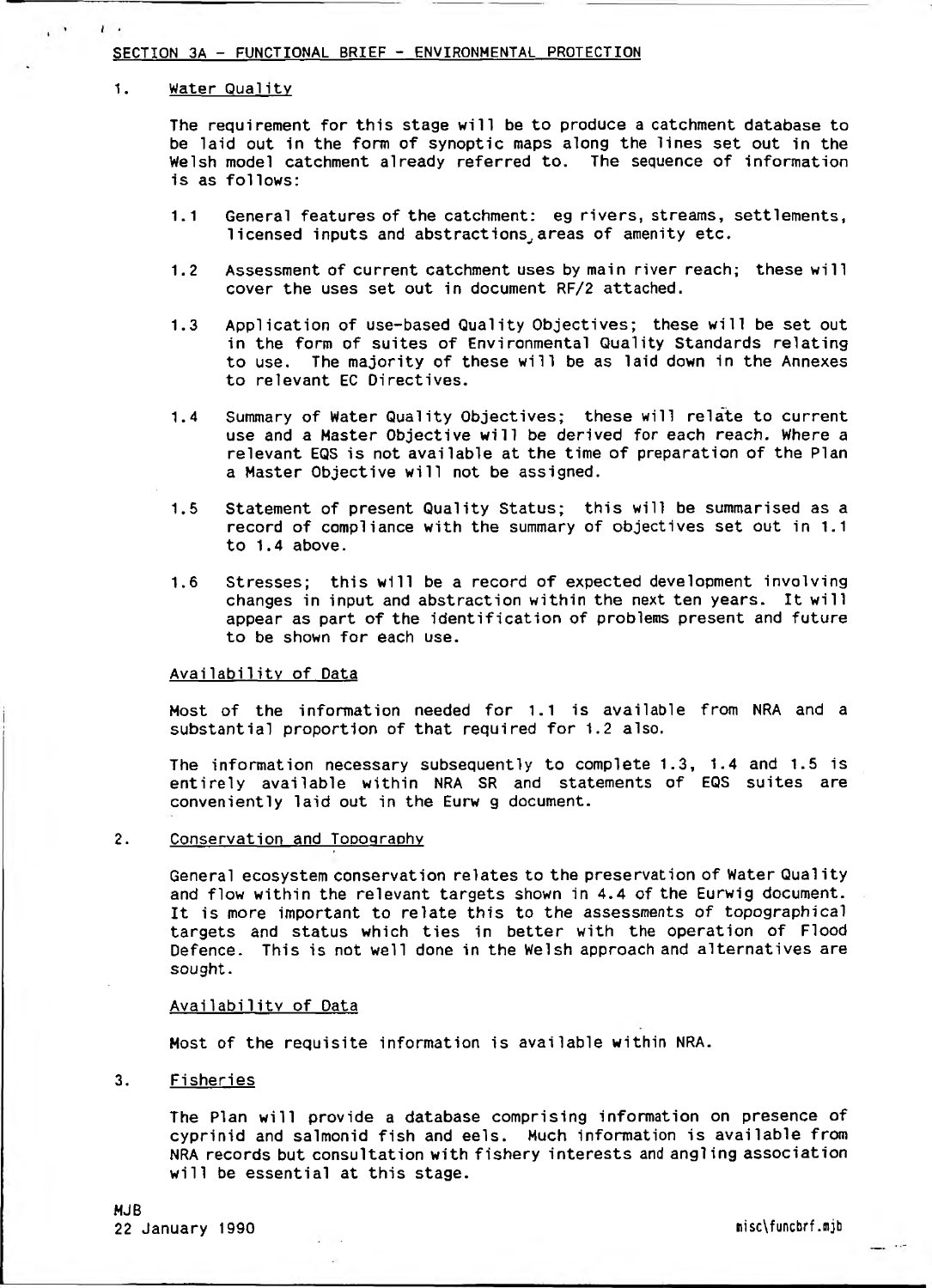### Section 3B: Functional Brief - Resources

### Introduction

This functional brief develops the Welsh NRA documents on Catchment Management Plans. The form of presentation should be similar to the model CMP for the imaginary River Eurwg, but a larger number of map and summary sections are requi red.

#### Requirements of Catchments Plans

The main requirement is to collate, update, summarise and present existing data in a concise manner which will complement the inputs from other functions to give an integrated Catchment Management Plan. Normal presentation for each numbered section will be on A4 sheets, with one map page, one summary text page and one page of tabulated data, if necessary.

### Catchment Geography

- 1. Hap (1:150,000 or 1:250,000) showing catchment and sub-catchments in the regional context, with administrative and functional autoboundaries.
- 2. River map with names and features (tidal limit, locks, sluices, bridges, reservoirs, fish farms, cress beds, perennial springs etc. (1:150,000?).
- 3. Geology-Hydrogeology map, with tip sits and mineral workings etc.

### Catchment Hydrology

- 4. Resource areas with rainfall isohyets for long term average.
- 5. Residual resources/groundwater recharge.
- 6. River flows at key stations; mean 95%, low flow indices, flow duration etc.
- 7. Groundwater levels:
	- (a) high
	- (b) low
- 8. Abstractions:

Public water supply; industry; agriculture (including fish farms and cress beds); surface water and groundwater.

all will superint and address that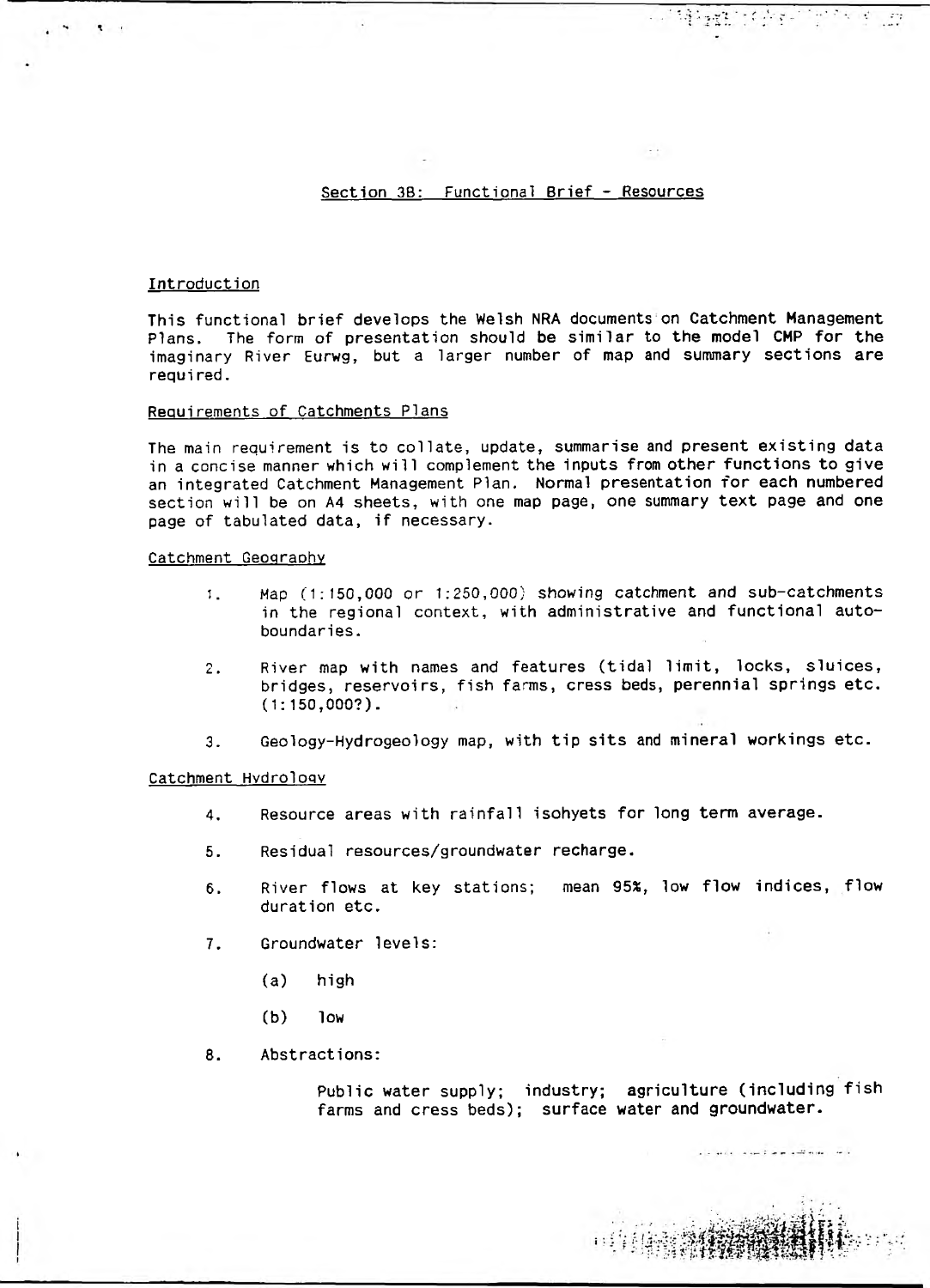- 9. Effluent disposal.
	- 10. Degree of development, abstraction versus available resources.

### Resource Controls

- 11. Prescribed flows; minimum residual flows; local control flows/levels.
- 12. Compensation; augmentation; maintained flows.
- 13. Groundwater controls.

### Resource Management Policy

14. Map showing key strategic features of Resource Management Policy for the catchment including:

> Major controlling flows, effluent re-use, major abstractions, reservoirs, trunk mains, aquifers, transfer between catchments/undertakings.

### Resource Development Strategy

- 15. Map showing future Resource Development Strategy including location of new demands centres, new abstractions and discharges, development options.
	- Development and control options to be considered are to include:

Surface and groundwater abstractions, surface reservoirs, groundwater augmentation schemes, effluent recharge to aquifer, effluent discharge to rivers, recovery of effluent discharge to tidal waters, revocation of Licences of Right, setting MAF's, licensing policy (refusal/winter only/prescribed flows etc).

PWH 19 January 1990

with the A. Distribution desired as soon as

misc\fctnlbrf.pwh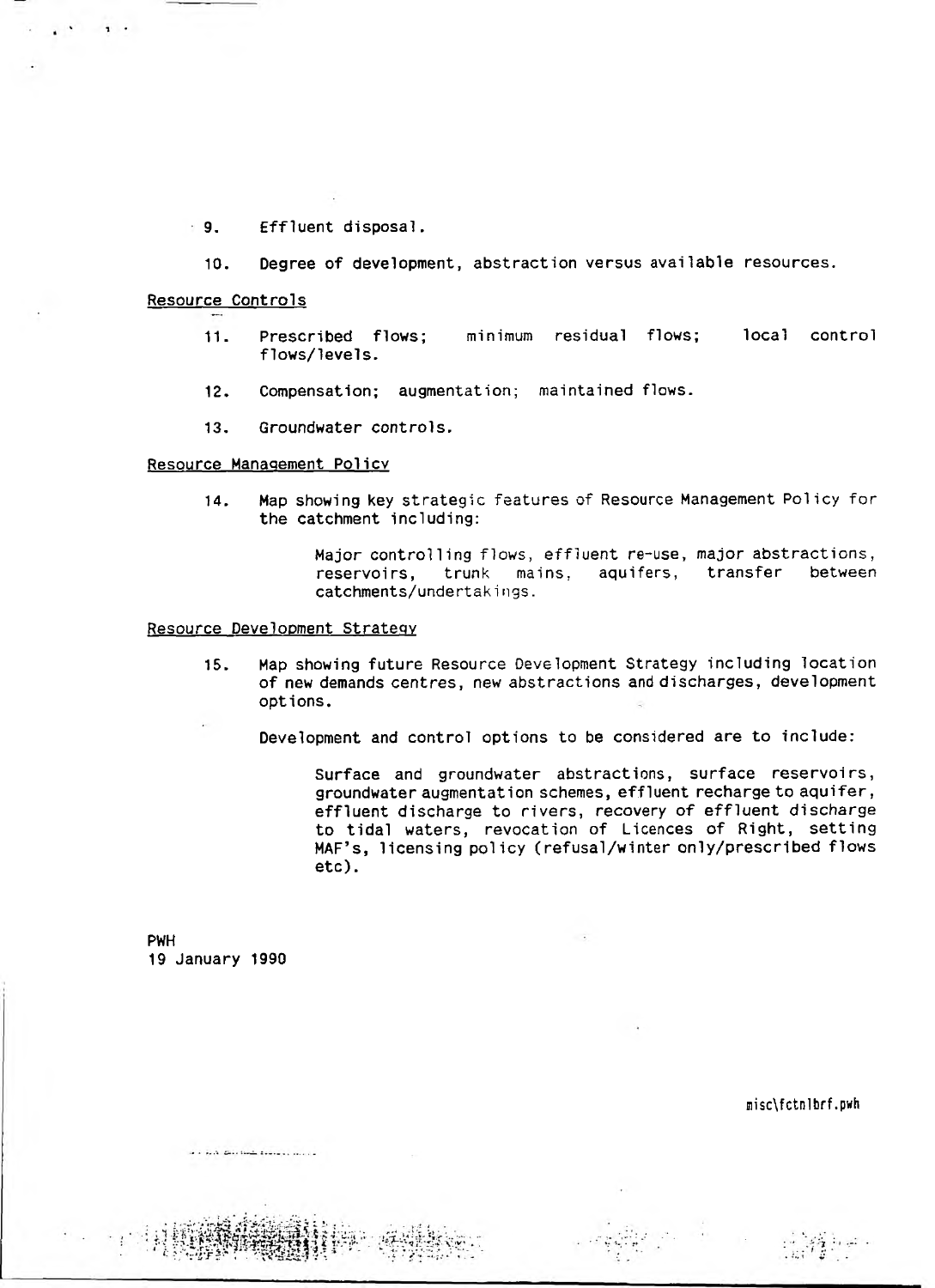### 3C. FUNCTIONAL BRIEF - FLOOD DEFENCE

### **Introduction**

In accordance with the procedure set out in Section 1, this Functional Brief sets out the requirements for a Catchment Plan to the extent that it relates to Flood Defence. These requirements will need to be collated with those of other functions (Environmental and Resources) to arrive at mutually compatible options for the management of the catchment.

### NRA National Standards and Performance Measures

As a national organisation the NRA has a duty to set standards for the services it provides. It must also report to central Government on its plans for the achievement of those standards and its performance in relation to them.

Performance measures and standards for Flood Defence are at present the subject of discussion and study within the function, across the country. Different measures and standards were inherited from regional water authorities and the need for harmonisation is clear. Table 3C.1 shows the interim measures and standards currently in force. These are based on those in use in the Thames Region, and consultants' proposals should be based on them.

#### NRA National Aims

Those relevant to the Flood Defence function are:

- 3. To provide effective defence for people and property against flooding from rivers and the sea.
- 4. To provide adequate arrangements for flood forecasting and warning.

However, in addition to the general requirement for Plans to be mutually compatible between the major NRA functions, particular attention will need to be paid to the interaction, in appropriate cases, between Flood Defence and Navigation. Aim 8 is therefore also relevant:

8. To improve and maintain inland waterways and their facilities for use by the public where the NRA is the navigation authority.

### Requirements of Catchment Plans

1. Identify and classify land at risk from flooding into broad use classes according to Table 3C.1. and identify likely future changes.

> Information will come from current Ordnance Survey data, and from Structure and Local Plans for both current and future land use. In some cases sets of aerial photographs may be available.

2. Identify and locate existing channel features, flood plains, artificial detention storage and installations such as pumping stations

To include their operating characteristics in general terms.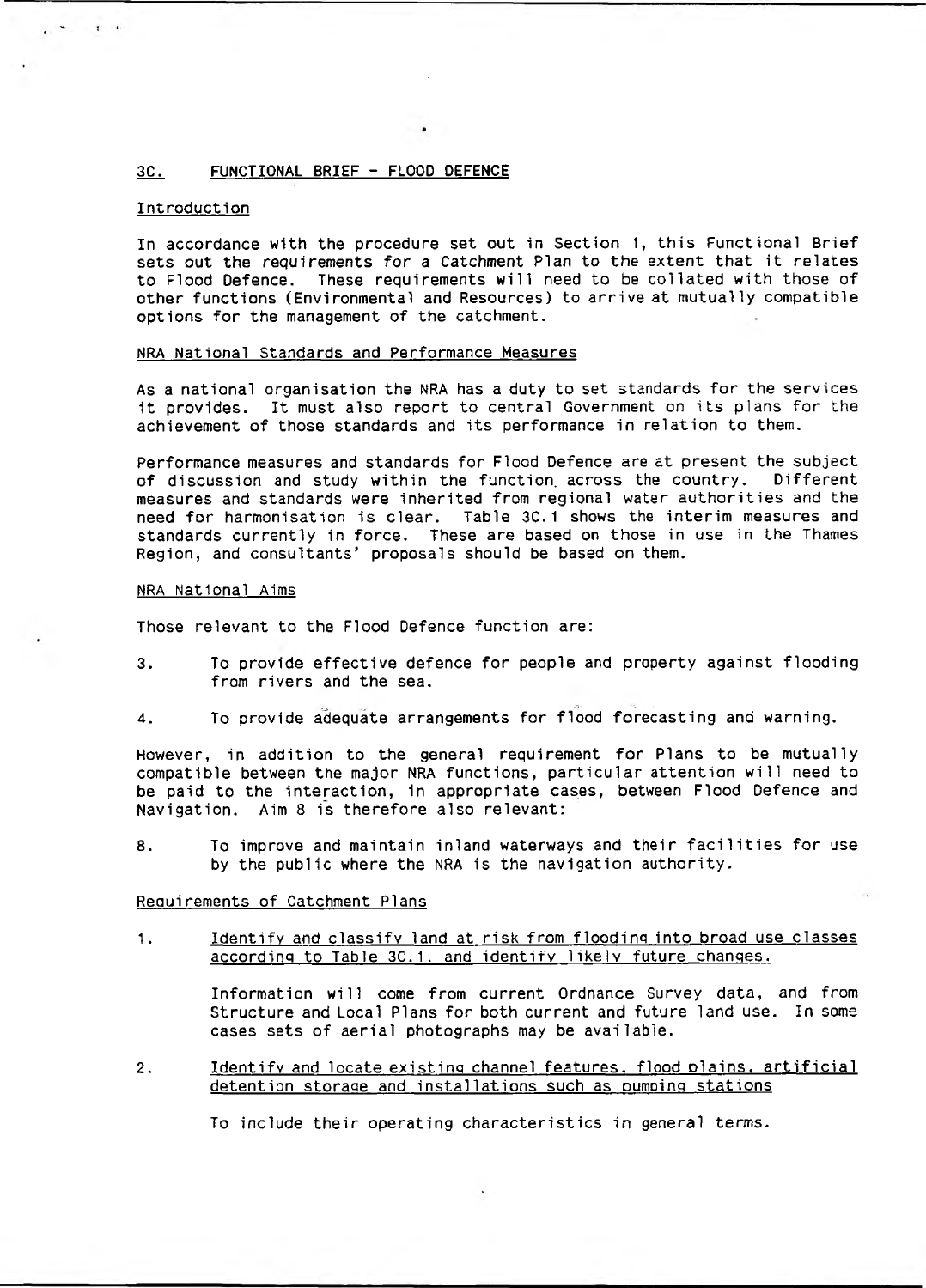### RIVER CATCHMENT MANAGEMENT PLANS : FLOOD DEFENCE

### TABLE 3C:1 Land Use Bands and Target Standards of Service

### *Land Use* Description of Typical Land Use The Target Standard of Service *Band*

- A A reach containing the urban elements of residential and non-residential property distributed over a significant proportion of its length, or densely populated areas over sone of its length. Any agricultural influence is likely to be over-ridden by urban interests. Anenity uses such as parks and sports fields nay be proninent in view of the floodplain's proximity to areas of population density.
- B Reaches containing residential and/or non-residential property either distributed over the full length of the reach or concentrated in parts but characterised by lover densities than Band A.
- C United nunbers of isolated rural connunities or urban fringe at risk froa flooding, including both residential and connercial interests. Intensive agricultural use could also be included.
- D Isolated, but limited numbers of residential and commercial properties at risk from flooding. Agrigultural use will probably be the sain custoner interest with arable farming being a feature. In undeveloped pockets of largely urban use, amenity interests nay be proninent.
- E There are likely to be very feu properties and najor roads at risk fron flooding in these reaches. Agricultural use will be the nain custoner interest with either extensive grassland or, where the flood plain extent is snail, arable cropping being the nost connon land uses. Anenity interests are likely to be linited to public footpaths along or across the river,
- F Any area to which a lower standard of service is offered for environnental or econonic reasons.

These heavily built-up areas should be protected to a standard such that the risk of flooding in any one year is no greater than I in 50. In sone areas, higher standards nay be applied.

Buildings should be protected to a standard such that the risk of flooding in any one year is between 1 in 20 and 1 in 50. However, agricultural or amenity land found in these areas could renain susceptible to regular flooding.

The chance of flooding property in any one year would be between 1 in 10 and I in SO years. Agricultural or amenity land, however, could be susceptible to nore regular flooding.

Agriculture and anenity land in this band should be protected to a standard such that the chance of flooding or prolonged bankfull events in any one year, at a time when crops are normally susceptible to danage (ie March to October inclusive), is between 1 in 2 and 1 in S.

Agricultural land in this category could be susceptible to yearly waterlogging and/or flooding, possibly occurring on several occasions throughout the year. Protection should be naintained to a standard which reduces the risk of either type of event to between one and three tines per year at a tine when crops are nornally susceptible to danage.

flocutent\Table3cl.QJK

 $\epsilon$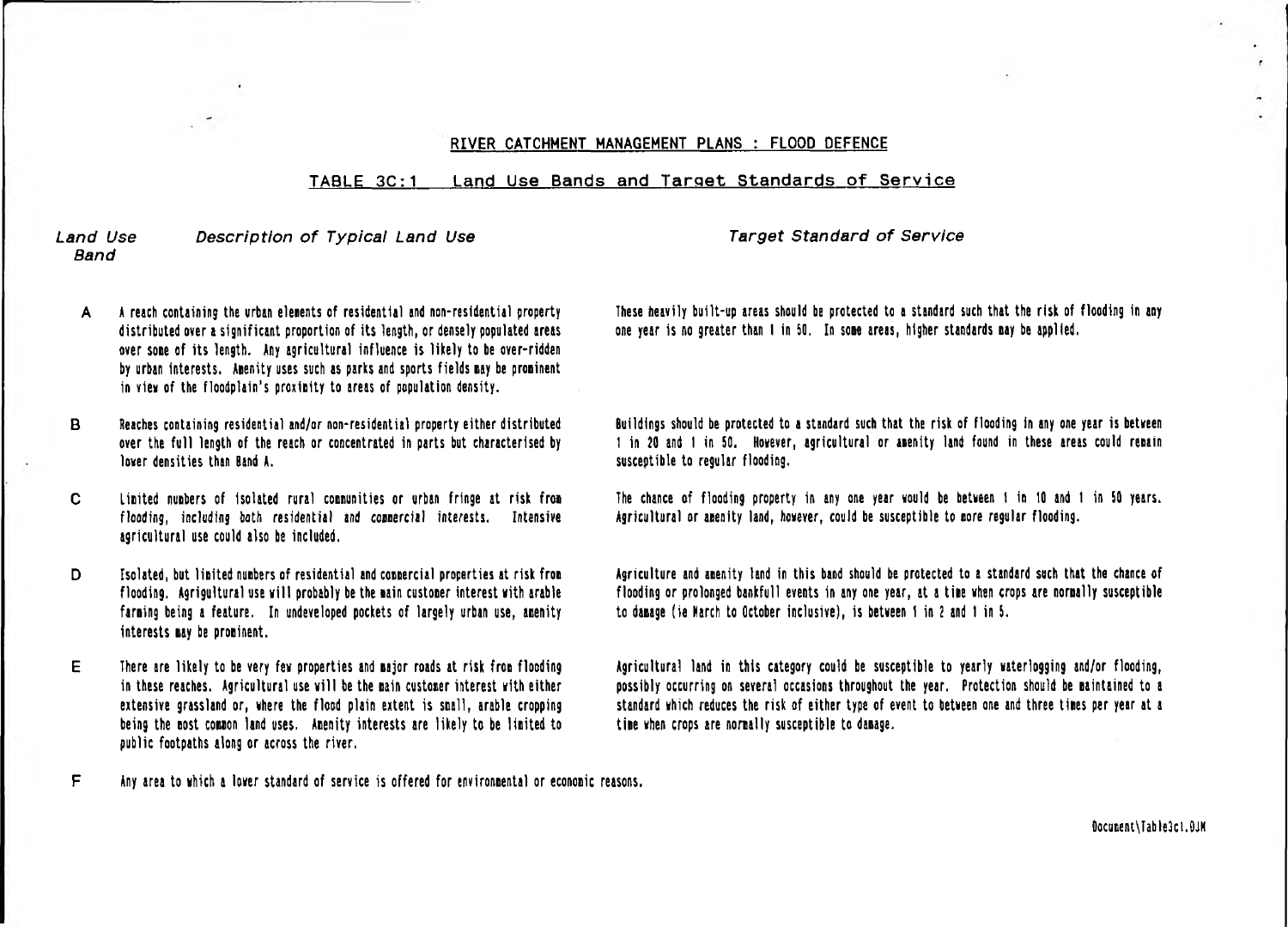In some catchments (particularly the R. Medway and R. Stour) the NRA main river is fed by extensive subsidiary drainage systems operated and maintained by Internal Drainage Boards (IDEs). Liaison with these IOBs will be necessary in such cases.

- 3. Identify areas of land where use is dependent on pumped drainage or where levels are critical for gravity drainage
- 4. Establish present level of river maintenance activity and assess effectiveness

This will require information from Flood Defence operational staff at the locations shown in Section 4.

5. Establish present level of flood protection for each of the areas identified in (1)

> This will reauire obtaining historic flood discharge and level data from NRA hydrometric records and elsewhere and/or obtaining data for the determination in broad terms of the rainfall and run-off characteristics of the catchment. From these it will be necessary to determine the extent and level of flooding for events with the return periods mentioned in Table 3C.1.

- 6. Determine required level of flood protection for each area with reference to Table 3C.1 and identify shortfalls
- 7. Set out requirements to make good shortfalls Cor correct over-provision*)*

This would include:

- a) Policies for responding to development proposals
- b) Changes in maintenance activity
- c) Capital investment

and would include cost implications in broad terms.

8. Assess impact of (7) on conservation interests

This includes only the effects, and possible opportunities for enhancement, which are directly associated with proposed changes for Flood Defence purposes. As a primary Aim of the NRA, Conservation is dealt with separately in Section 3A.

9. Review current local flood forecasting and warning procedures and contacts and assess adequacy

### Model 1ing

It is not envisaged that the level of information required will necessitate modelling. The consultant may however choose to recommend this if it is seen as necessary for the definitive planning in Phase 2.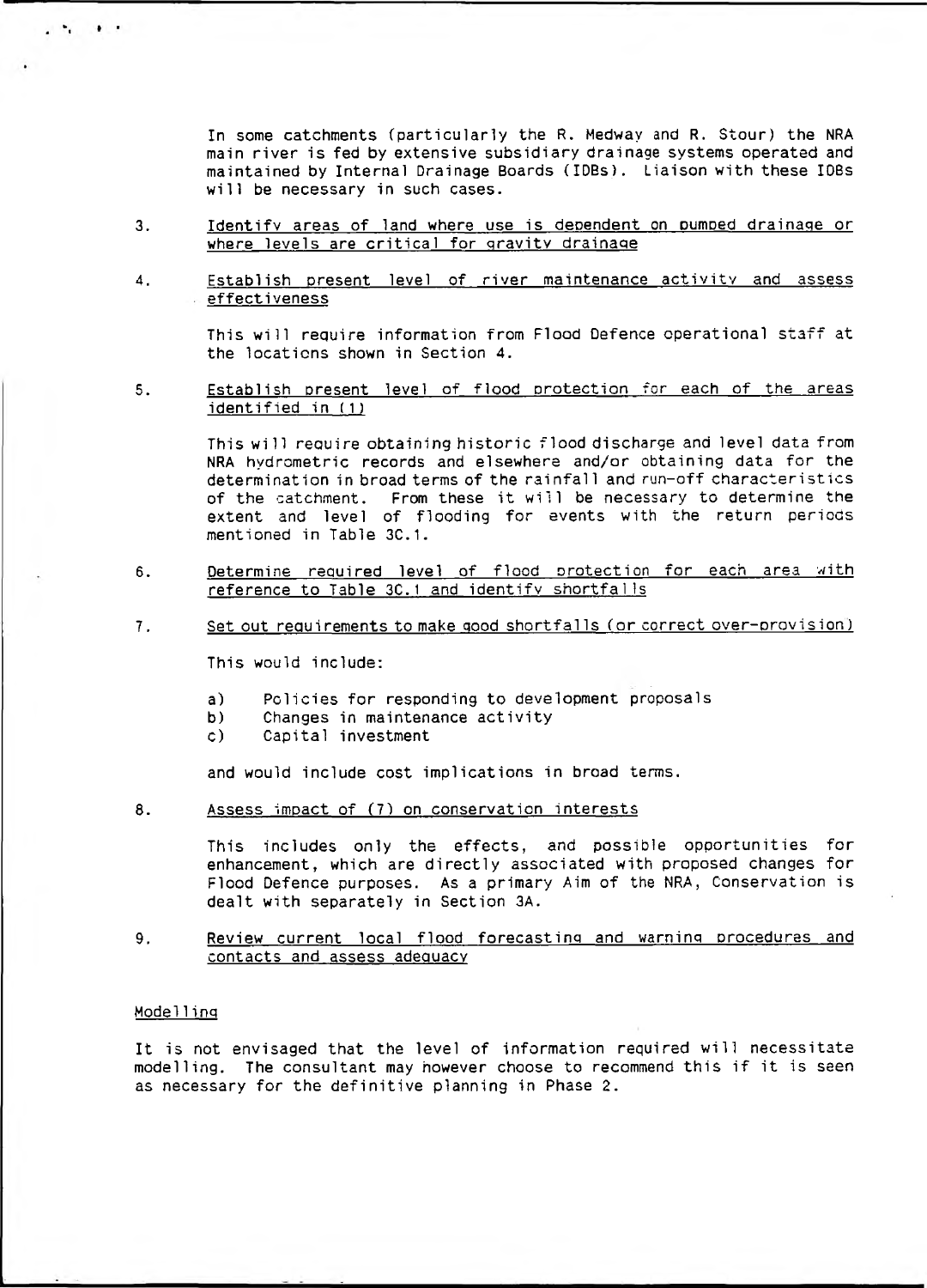#### Presentation

计结构 电光

The primary medium for presenting the data will be maps. It is unlikely that scales of less than 1:100,000 will be adequate, and larger-scale maps will be required for some areas within the catchment. Oiagrams will help to illustrate the catchment's response to flooding events and the operating characteristics of installations.

The NRA Southern Region is not yet equipped to cope with a computer-based Geographical Information System, but proposals for the submission and handling of data by computer will be welcome.

 $\mathfrak{D}^{\mathbb{C}}\cdot\mathfrak{D}^{\mathbb{C}}\cdot\mathfrak{D}^{\mathbb{C}}\cdot\mathfrak{D}^{\mathbb{C}}\cdot\mathfrak{D}^{\mathbb{C}}\cdot\mathfrak{D}^{\mathbb{C}}\cdot\mathfrak{D}^{\mathbb{C}}\cdot\mathfrak{D}^{\mathbb{C}}\cdot\mathfrak{D}^{\mathbb{C}}\cdot\mathfrak{D}^{\mathbb{C}}\cdot\mathfrak{D}^{\mathbb{C}}\cdot\mathfrak{D}^{\mathbb{C}}\cdot\mathfrak{D}^{\mathbb{C}}\cdot\mathfrak{D}^{\mathbb{$ 

DJM/JB/17 January 1990 not all the set of the set of a set of a set of a set of a set of a set of a set of a set of  $\alpha$  is a set of  $\alpha$  is a set of  $\alpha$  is a set of  $\alpha$  is a set of  $\alpha$  is a set of  $\alpha$  is a set of  $\alpha$